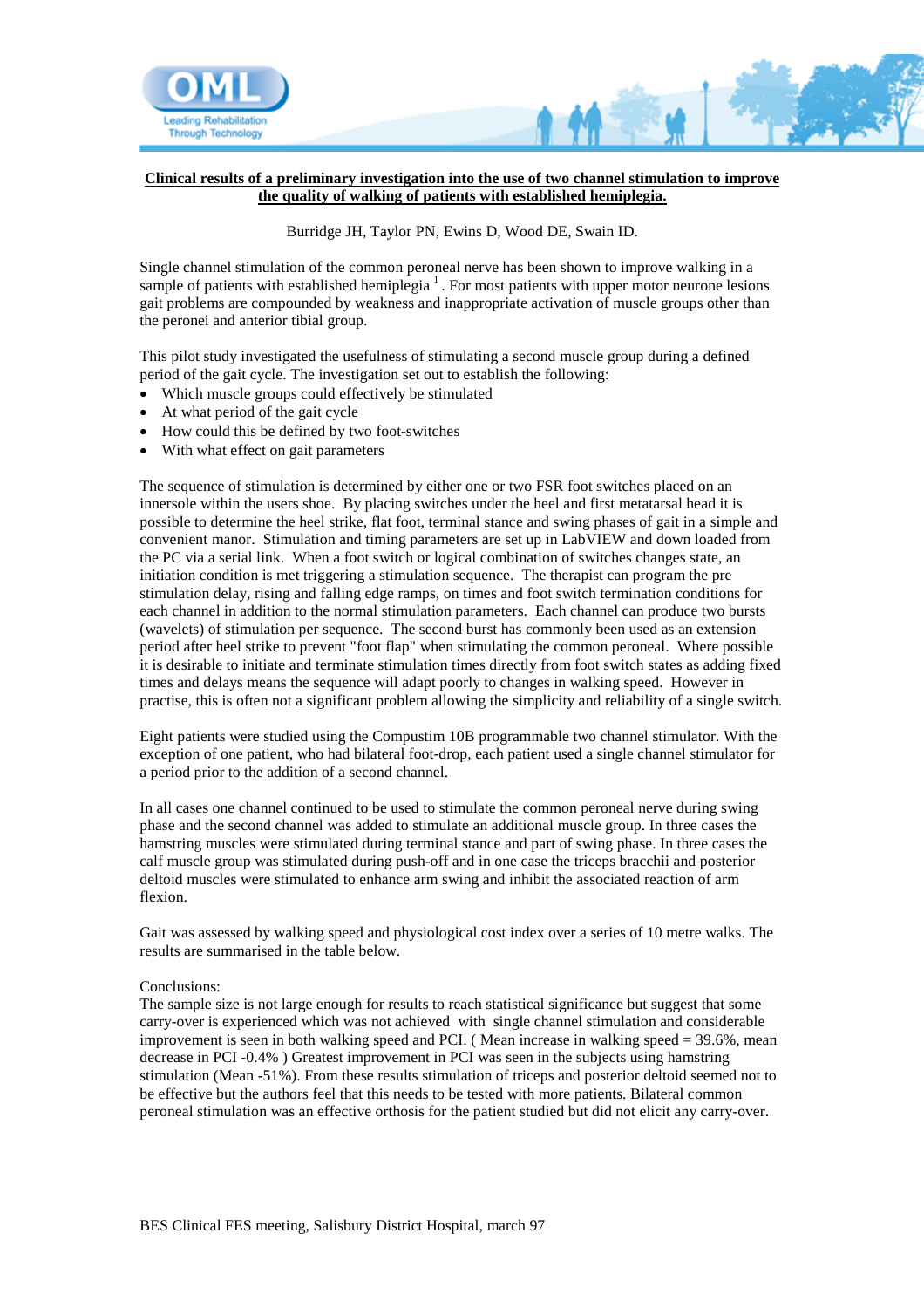

## **SUMMARY OF THE ABSOLUTE AND PERCENTAGE CHANGES IN GAIT PARAMETERS DURING THE TRIAL PERIOD**

|                             | SPEED m/s         |                                 |               | PHYSIOLOGICAL COST INDEX (PCI) |                                 |                  |
|-----------------------------|-------------------|---------------------------------|---------------|--------------------------------|---------------------------------|------------------|
|                             | <b>CARRY-OVER</b> | <b>SINGLE</b><br><b>CHANNEL</b> | 2 CHANNEL     | <b>CARRY-OVER</b>              | <b>SINGLE</b><br><b>CHANNEL</b> | 2 CHANNEL        |
| <b>SUBJECT</b>              | <b>NS4 - NS1</b>  | $S4 - NS1$                      | $S4 - NS1$    | <b>NS4 - NS1</b>               | $S4 - NS1$                      | $S4 - NS1$       |
| 1. CP and Calf              | 0.27(129%)        | 0.39(186%)                      | 0.41(195%)    | $-0.8(-62%)$                   | $-0.9(-69%)$                    | $-0.90(-69.2\%)$ |
| 2. CP and Hams              | 0.31(54%)         | $-0.48(35%)$                    | 0.51(106%)    | $-0.3(-14%)$                   | $-0.7(14.3%)$                   | $0(0\%)$         |
| 3. CP and Hams              | $0.26(100\%)$     | 0.35(135%)                      | 0.57(219%)    | $-0.6(55%)$                    | $-0.6$ $(-54.5\%)$              | $-0.8(-73%)$     |
| 4. CP and Triceps           | $-0.27(-19%)$     | $-0.37(-26%)$                   | $-0.25(-18%)$ | 0.23(177%)                     | 0.16(123%)                      | 0.16(123%)       |
| 5. CP and Calf              | 0.13(15%)         | 0.19(22%)                       | 0.23(26%)     | $-0.16(-43%)$                  | $-0.17(-46%)$                   | $-0.19(-51.4\%)$ |
| 6. CP and Calf              | 0.03(24%)         | 0.23(24%)                       | 0.51(53%)     | 0.2(50%)                       | $0.10(50\%)$                    | $0(0\%)$         |
| 7. Bilateral CP             | $0.02(0.0\%)$     |                                 | 0.26(217%)    | $-0.6(-27%)$                   |                                 | $-3.8(-86%)$     |
| 8. CP and Hams              | 0.08(14%)         | 0.15(27%)                       | 0.12(21%)     | $-0.68(84%)$                   | $-0.66(-82%)$                   | $-0.7(-86%)$     |
| Mean (all subjects)         | $0.10(39.6\%)$    | 0.07(57%)                       | 0.30(102%)    | $-0.26(-0.4\%)$                | $-0.40(-9%)$                    | $-0.78(-31%)$    |
| ${\rm SD}$                  | 0.19              | 0.35                            | 0.27          | 0.46                           | 0.42                            | 1.29             |
| Mean (CP and Calf)          | 0.14(55.69%)      | 0.27(77%)                       | $0.38(91\%)$  | $-0.25(-18%)$                  | $-0.32(-22%)$                   | $-0.36(-41%)$    |
| ${\rm SD}$                  | 0.12              | 0.11                            | 0.14          | 0.51                           | 0.52                            | 0.47             |
| Mean (CP and<br>Hamstrings) | 0.22(56.15%)      | 0.01(65.61%)                    | 0.40(116%)    | $-0.33(-51%)$                  | $-0.65(-41%)$                   | $0.50(-53%)$     |
| <b>SD</b>                   | 0.12              | 0.43                            | 0.24          | 0.54                           | 0.05                            | 0.44             |

 $Key: CP = common$  peroneal nerve Calf = calf muscle group Hams = hamstring muscle group

 $NS1 = no$  stimulation at 1st assessment  $S1 = with$  stimulation at 4th assessment

NS4 = no stimulation at 4th assessment